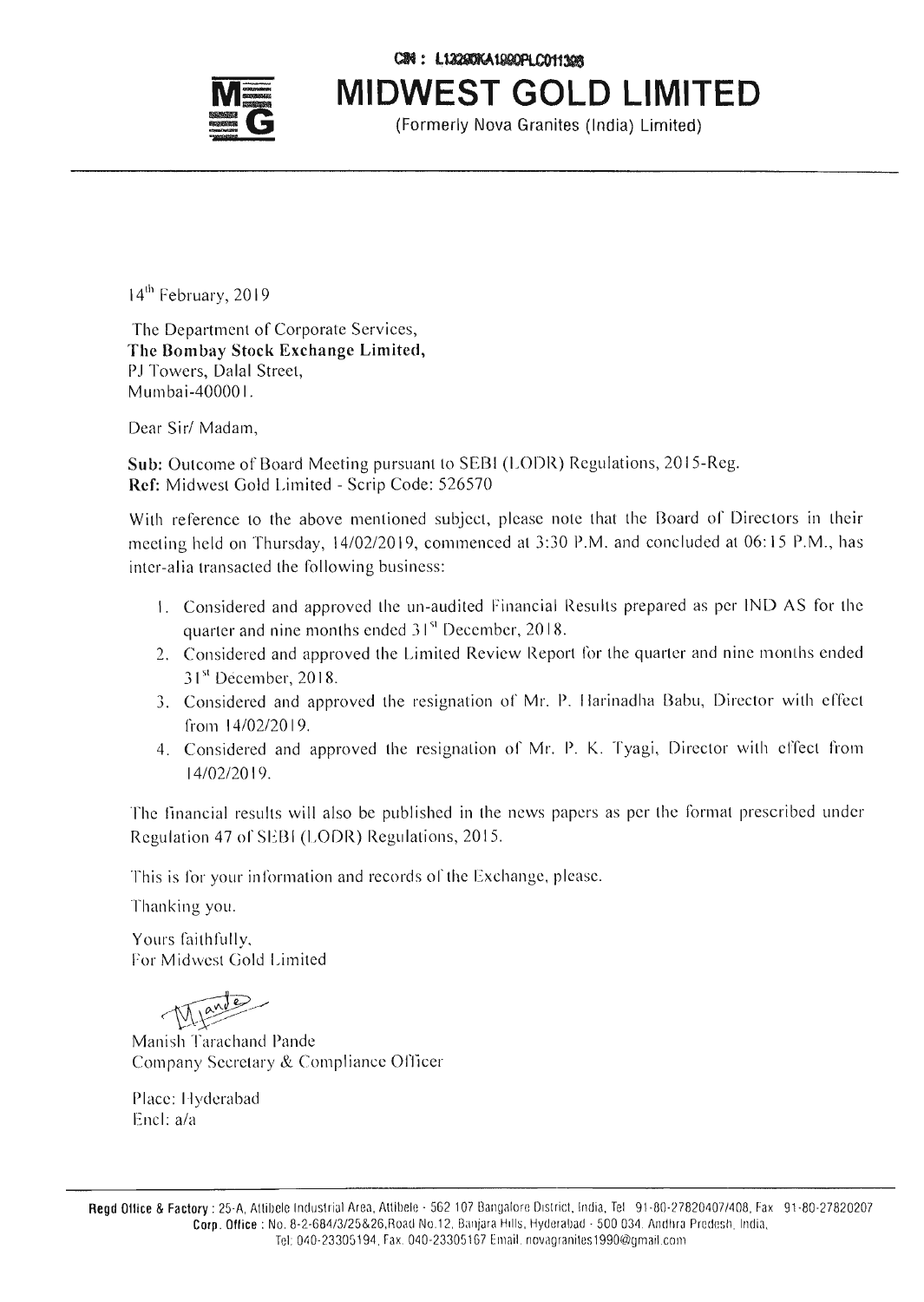## *MIS.* MIDWEST GOLD LIMITED Regd. Office: 25A, Attibele Industrial Area, Attibele - 562 107, Bangalore District. Corp.Office: *8-2-684/3/25&26,* Road No.12, Banjara Hills, Hyderabad - 500 034 E-mail: [novagranites1990@gmail.com](mailto:novagranites1990@gmail.com) UN AUDITED FINANCIAL RESULTS FOR THE QUARTER ENDED 31ST DECEMBER, 2018

|                          |                                                                                              |                          |                             |                       |                      |                                                                | (Rs in lakhs)            |
|--------------------------|----------------------------------------------------------------------------------------------|--------------------------|-----------------------------|-----------------------|----------------------|----------------------------------------------------------------|--------------------------|
| $\overline{\mathsf{SL}}$ | <b>PARTICULARS</b>                                                                           | <b>QUARTER ENDED</b>     |                             |                       | 9 Months Ended       |                                                                | <b>YEAR</b>              |
| No                       |                                                                                              | 31.12.2018               |                             | 30.09.2018 31.12.2017 |                      | 31.12.2018 31.12.2017                                          | 31.03.2018               |
|                          |                                                                                              |                          |                             |                       |                      | (Unaudited   (Unaudited   (Unaudited   (Unaudited   (Unaudited | (Audited)                |
|                          | 1 (a) Revenue From Operations                                                                |                          | 0.82                        |                       | 0.82                 |                                                                | 12.24                    |
|                          | (b) Other Income                                                                             | 4.96                     | 0.01                        | $\sim$                | 4.97                 | $\overline{a}$                                                 | 64,79                    |
|                          | Total Revenue (a+b)                                                                          | 4.96                     | 0.83                        | $\ddot{\phantom{a}}$  | 5.79                 | ÷.                                                             | 77.03                    |
|                          |                                                                                              |                          |                             |                       |                      |                                                                |                          |
|                          | 2 Expenditure                                                                                |                          |                             |                       |                      |                                                                |                          |
|                          | (a) Cost of Material Consumed                                                                |                          |                             |                       |                      |                                                                |                          |
|                          | (b) Purchase of Stock in trade                                                               | 0.18                     | 0.37                        | ÷,                    | 0.57                 | $\sim$                                                         | 9.83                     |
|                          |                                                                                              | $\blacksquare$           |                             | 3.37                  |                      | 12.43                                                          | 10.84                    |
|                          | (c) Changes in Inventories of Finished Goods, Work in                                        | $\sim$                   | 0.63                        | (3.95)                | 0.63                 | (3.95)                                                         |                          |
|                          | Progress and Stock in Trade                                                                  |                          |                             |                       |                      |                                                                |                          |
|                          | (d) Employees Benift Expenses                                                                | 2.50                     | 2 17                        | 2.41                  | 7.57                 | 10.24                                                          | 13.71                    |
|                          | (e) Other Expenditure                                                                        | 10.93                    | 11.08                       | 13.34                 | 31.31                | 37.72                                                          | 43.52                    |
|                          | (f) Finance Cost                                                                             | 0.17                     | 0.01                        | $\sim$                | 0.19                 | $\sim$                                                         | $\sim$                   |
|                          | (g) Depreciation                                                                             | 7.22                     | 7.22                        | 10.46                 | 21.65                | 31.38                                                          | 28.87                    |
|                          | <b>Total Expenditure</b>                                                                     | 21.00                    | 21.48                       | 25 63                 | 61.92                | 87.82                                                          | 106.77                   |
|                          |                                                                                              |                          |                             |                       |                      |                                                                |                          |
|                          | Profit/ (Loss) from Operations before Exceptional                                            |                          |                             |                       |                      |                                                                |                          |
| $\overline{3}$           | and extraordinery Items and Tax $(1+2)$                                                      | (16.04)                  | (20.65)                     | (25.63)               | (56.13)              | (87.82)                                                        | (29.74)                  |
| $\overline{\mathbf{4}}$  | <b>Exceptional Items</b>                                                                     | $\sim$                   | $\mathbf{r}$                | $\sim$                | $\mathbf{r}$         | $\ddot{\phantom{a}}$                                           | $\sim$                   |
| 5                        | Profit/ (Loss) before Extraordinery and Tax (3-4)                                            | (16.04)                  | (20.65)                     | (25.63)               | (56.13)              | (8782)                                                         | (29.74)                  |
| 6                        | Extraordinary items                                                                          |                          |                             |                       |                      |                                                                |                          |
| $\overline{7}$           | Profit/(Loss) before Tax (5.6)                                                               |                          |                             |                       |                      |                                                                |                          |
|                          |                                                                                              | (16.04)                  | (20.65)                     | (25.63)               | (56.13)              | (87.82)                                                        | (29.74)                  |
| 8                        | Tax Expenses                                                                                 |                          |                             |                       |                      |                                                                |                          |
|                          | (i) Current Tax                                                                              | $\omega$                 | $\blacksquare$              | ÷,                    | ÷.                   | $\sim$                                                         |                          |
|                          | (ii) Deferred Tax                                                                            | $\sim$                   | $\mathbf{r}$                |                       | $\mathbf{r}$         | ÷                                                              | (104.61)                 |
|                          | 9 Net Profit/ (Loss) from continuing operations for the period (7-8)                         | (16.04)                  | (20.65)                     | (25.63)               | (56.13)              | (87.82)                                                        | (134.35)                 |
|                          | 10 Profit/(Loss) from discontinuing operations                                               |                          |                             |                       |                      |                                                                |                          |
|                          | 11   Tax Expenses (Income) of discontinuing operations                                       | $\sim$                   | $\sim$                      | $\sim$                | $\sim$               | $\blacksquare$                                                 | $\sim$                   |
|                          | 12 Net Profit/ (Loss) from discontinuing operations for the period (10-11)                   | $\overline{\phantom{a}}$ | $\ddot{\phantom{0}}$        |                       | $\omega$             | ÷                                                              |                          |
|                          | 13 Net Profit/ (Loss) for the period (9+12)                                                  | (16.04)                  | (20.65)                     | (25.63)               | (56.13)              | (87.82)                                                        | (134.35)                 |
|                          | 14 Other Comprehensive Income                                                                |                          |                             |                       |                      |                                                                |                          |
|                          | (i) (a) Item that will not be reclasiffied to profit or loss                                 | $\bullet$                | $\overline{\phantom{a}}$    | $\cdot$               | $\blacksquare$       | $\sim$                                                         | $\sim$                   |
|                          | (b) Tax on Items that will not be reclasisified to profit or loss                            | $\cdot$                  | ÷                           | ÷.                    |                      |                                                                |                          |
|                          | $(ii)$ $(a)$ Item that will not be reclasiffied to profit or loss                            | $\mathbf{r}$             | $\sim$                      | $\sim$                |                      |                                                                | $\overline{\phantom{a}}$ |
|                          | (b) Tax on Items that will not be reclasisified to profit or loss                            |                          |                             |                       | $\mathbf{A}$         | ÷                                                              | $\blacksquare$           |
|                          |                                                                                              | $\mathbf{x}$             |                             | $\mathcal{L}$         | $\mathbf{A}$         | $\sim$                                                         | $\mathcal{L}$            |
|                          | Total other Comprehensive Income/(Loss) net of Tax                                           | $\omega$                 | $\hat{\mathbf{z}}$          | $\sim$                | $\blacksquare$       | ×.                                                             | $\Delta$                 |
|                          | 15 Total Comprehensive Income for the period (13-14)                                         | (16.04)                  | (20.65)                     | (25.63)               | (56.13)              | (87.82)                                                        | (134.35)                 |
|                          | 16 Paid-up equity share capital (face Value of Rs. 10/- each                                 | 327 00                   | 327 00                      | 327.00                | 327.00               | 327.00                                                         | 32700                    |
|                          | Other equity excluding Revaluation Reserves as per balance sheet of previous accounting year |                          |                             |                       |                      |                                                                |                          |
|                          | 18.i Earnings per Share (for continuing operations) of Rs.10/- each (not annualised)         |                          |                             |                       |                      |                                                                |                          |
|                          | (a) Basic                                                                                    | (0.49)                   | (0.63)                      | (078)                 | (1.72)               | (2.69)                                                         | (4.11)                   |
|                          | (b) Diluted                                                                                  | (0.49)                   | (0.63)                      | (0.78)                | (1.72)               | (2.69)                                                         | (4.11)                   |
|                          | 18.ii Earnings per Share (for discontinuing operations) of Rs.10/- each (not annualised)     |                          |                             |                       |                      |                                                                |                          |
|                          | (a) Basic                                                                                    | $\cdot$                  | $\mathcal{L}_{\mathcal{C}}$ | ÷,                    | $\cdot$              | $\lambda$                                                      |                          |
|                          | (b) Diluted                                                                                  | ä,                       |                             |                       | $\ddot{\phantom{a}}$ | $\omega$                                                       | $\overline{a}$           |
|                          | Earnings per Share (for continuing and discontinuing operations) of Rs.10/- each (not        |                          | $\Delta$                    |                       |                      |                                                                |                          |
|                          |                                                                                              |                          |                             |                       |                      |                                                                |                          |
|                          | 19 annualised)                                                                               |                          |                             |                       |                      |                                                                |                          |
|                          | (a) Basic                                                                                    | (0.49)                   | (0.63)                      | (0.78)                | (1.72)               | (2.69)                                                         | (4.11)                   |
|                          | (b) Diluted                                                                                  | (0.49)                   | (0.63)                      | (0.78)                | (1.72)               | (2.69)                                                         | (4.11)                   |

**NOTES** 

The above financial results were reviewed by the Audit Committee and the Board of Directors upon recommendation

of the Audit Committee considered and approved the said results in their meeting held on 14th February 2019

2 Figures have been regrouped and rearranged wherever considered necessary in order to make them comparable

with those of the current period. 3 The company operates in a single segment and the results pertain to single segment

4 The Limited Review for the quarter ended 31st December 2018 has been carried out by the statutory Auditors.

DATE: 14/02/2019 I., '\ ,/'

 $\sum_{i=1}^{\infty}$  $B.S.Rajw$ 

Whole Time Director